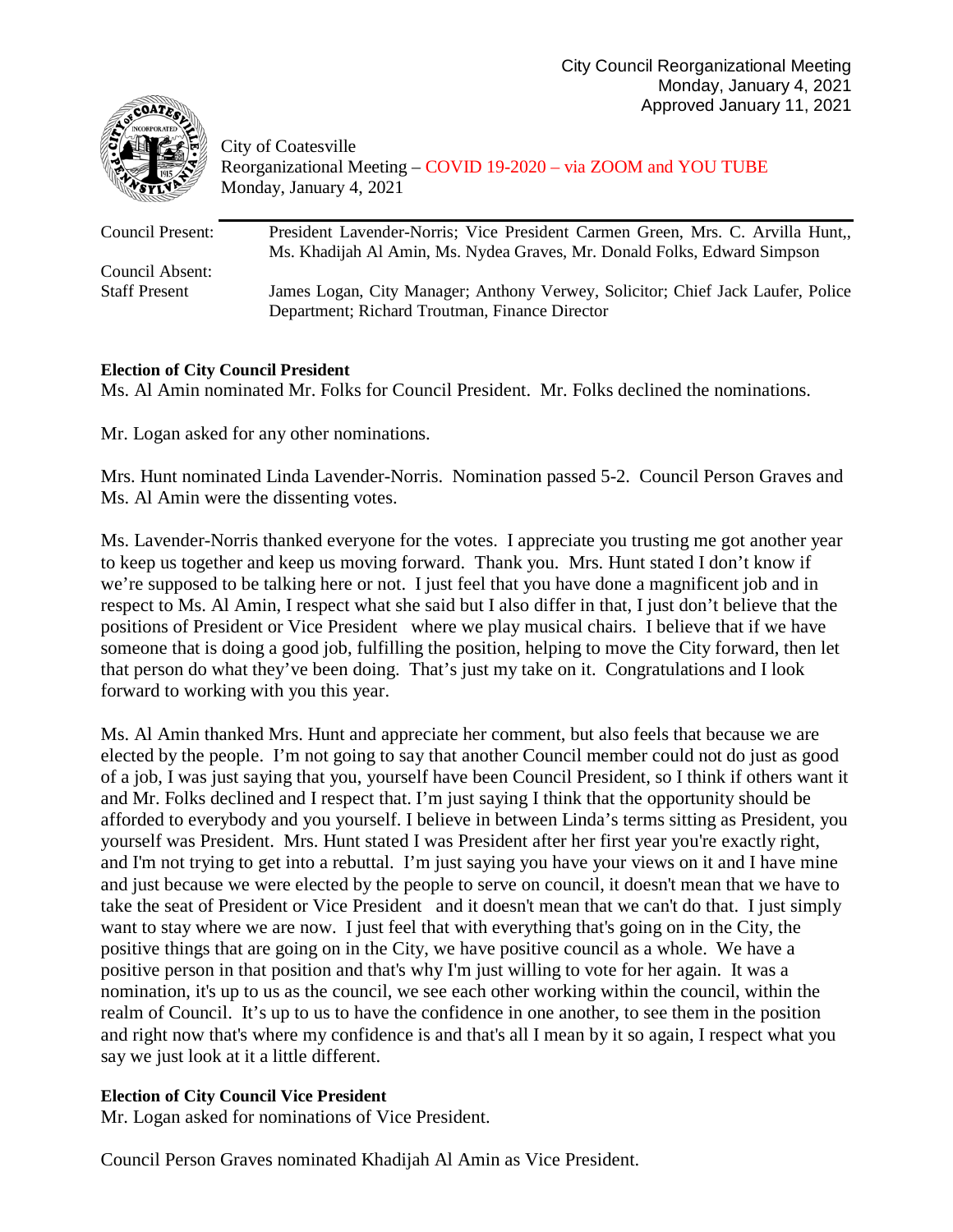Mrs. Hunt nominated Carmen Green as Vice President.

Mr. Logan pulled Council for Khadijah Al Amin as Vice President. Nomination failed 2-5. President Lavender-Norris, Mrs. Hunt, Ms. Green, Mr. Folks and Mr. Simpson were the dissenting votes.

Mr. Logan pulled Council for Carmen Green as Vice President. Nomination passed 5-2. Ms. Al Amin and Council Person Graves were the dissenting votes.

Vice President Green thanked the Council for their votes. I will always continue to serve and be the best I can in that position. President Lavender-Norris thanked Councilwoman Green because during her time this past year with her sickness, and was not able to attend or participate in meetings, you were right there on the spot. I want you to know how much I appreciate it and I want our Council to Know how hard and diligently you've worked. You have truly been involved in helping to move the City forward. I appreciate and thank you for that. Vice President Green stated it has been her pleasure and honor to assist the President.

## **Resolution No. 2021-01 – City Council Meeting Dates**

Mr. Folks made a motion to approve Resolution 2020-01, City Council Meeting Dates for 2021; Vice President Green seconded the motion. Motion passed 7-0.

## **Resolution No. 2021-02 – Designating Emergency Response Service**

Ms. Al Amin made a motion to approve Resolution 2020-02, designating Emergency Response Service providers for the City of Coatesville; Vice President Green seconded the motion. Motion passed 7-0.

## **Adopt Robert Rules of Order for the Year 2021**

Council Person Graves made a motion to adopt of Roberts Rules of Order for 2021; Vice President Green seconded the motion. Motion passed 7-0.

# **Proclamation commemorating Martin Luther King, Jr. Day**

President Lavender-Norris announced the City has the Annual Proclamation commemorating Martin Luther King, Jr. Day.

Mr. Folks made a motion to approve the Proclamation commemorating Martin Luther King, Jr. Day; Vice President Green seconded the motion. Motion passed 7-0.

Mr. Logan introduced Mr. Charles "Chip" Huston as the new Assistant City Manager. Mr. Huston thanked Mr. Logan for having the faith in him, to hire him as the new Assistant City Manager. I've spent many, many years in Coatesville, in the Coatesville Community. I look forward to being able to continue Coatesville's emergence into the Community as a top City. Thank you for bringing me on board. I appreciate it.

# **Comments – City Council President**

President Lavender-Norris thanked her colleagues for entrusting me again, and to my colleagues that did not vote in support of me, thank you also for just being a member of council and wanting to do what's best for the City. That's what we are all here for. This position is an honorary position. It's a lot of work with it and I signed up for it, so I'm here to fulfill my commitment to our community. I know we'll get and do better because we deserve better and we want better. So moving forward to our residents, to our staff, together we can have our City rise and be the beacon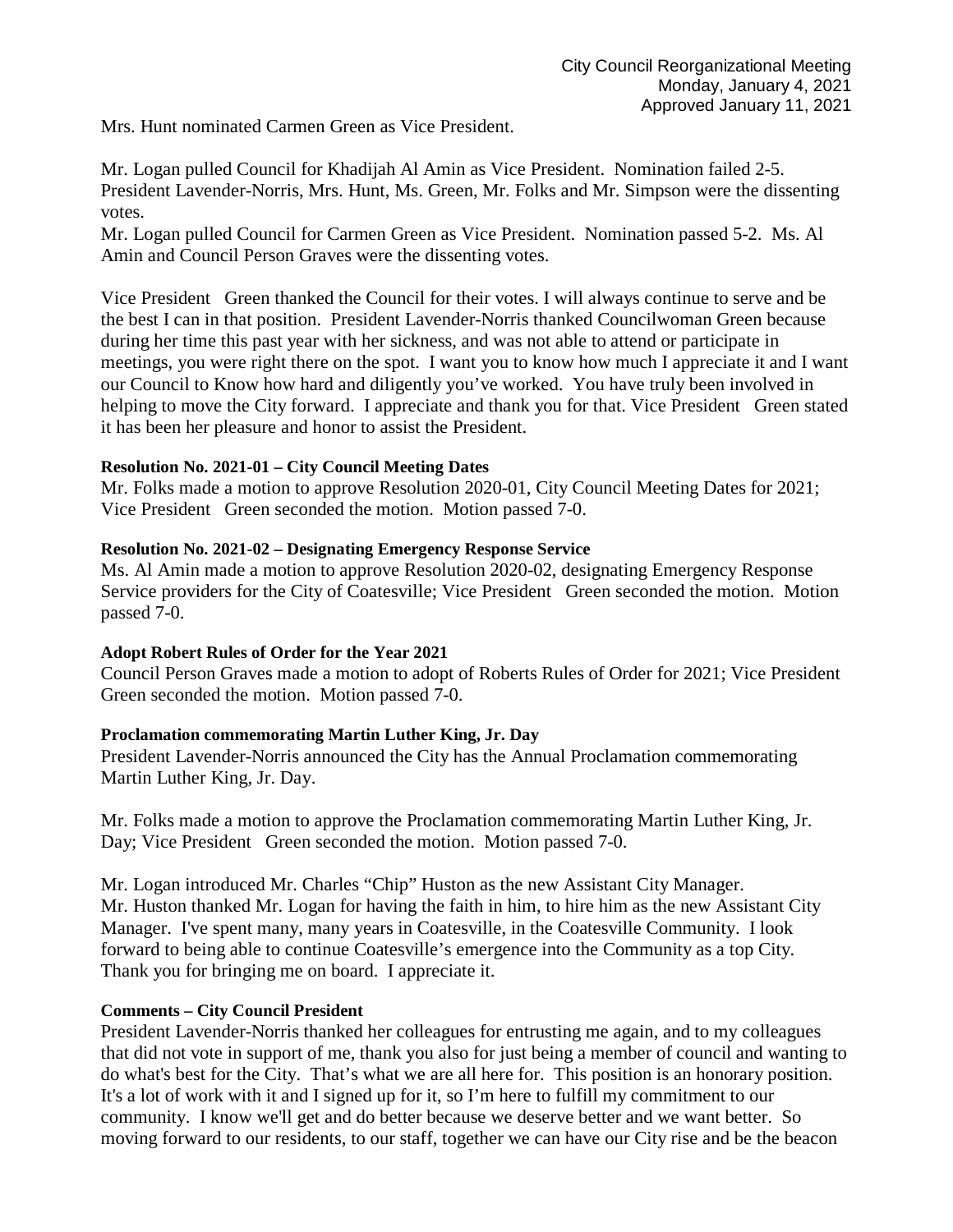of lights. This is a New Year, we can start fresh and just keep it moving, staying positive and focus on ahead and not behind. Thank you again.

## **Comments – City Council Vice President**

Vice President Green thanked everyone. I appreciate each and every one who supported me. I thank you all for the vote of confidence. I love the City of Coatesville. I'm so committed to moving the City forward, the countless hours, the meetings, whatever it takes to make it happen. I tell you I have so many things that are going on that are positive. When I look and see, or attend Train Station Meetings and we are now being put out to bid. My heart is glad because it has been 18-20 years, been a long time. There have been meeting discussion, and meetings and discussion and arguments and discussion back and forth, so I am thankful and grateful for where we stand right now. The position that we are in with a great group of Council members, but we also have a great group of administrative people. Mr. Logan you are doing a phenomenal job, you made the announcement last week regarding your workforce development efforts. I so appreciate you looking out to bring jobs to our residents, not only bringing employers who are willing to hire our residents but sitting down and discussing with them to even provide transportation. Your efforts are just so tremendous all the time, you are just working all the time, thank you very much. Chief Laufer, the appreciation award that you gave out to us all, it made me tear up, I felt that you made me feel appreciated and valued. What we do is not a paid position, we do this because we a committed to our community, we love our community and we want to see our City move forward. I thank you and I appreciate you for all that you do. Mr. Huston, I was so excited when I heard that you were the choice for our new Assistant City Manager, you and your family have been committed to this area and I'm just grateful you are bringing your skill set and you are bringing your energies to the City of Coatesville to assist our superstar manager. I appreciate everyone it's going to take an effort from everyone. It's going to take us partnering with organizations, is going to take us partnering with businesses and partnering with the County in partnering with so many different people to collaborate to make this thing happen. Thank you again for the vote of confidence

#### **Comments – City Council Members**

Mrs. Hunt thanked everyone for all that you're doing to help move the City forward coming to our awesome staff, are awesome City manager who is doing things that I've never seen it happen before through that office as long as I've been on Council. I'm just grateful for all that you're doing. My colleagues, I thank you, for working together so that we can move the City forward and it's just an honor to be apart and to be one of the seven, it is so much better when we work together I want to congratulate again our President and our Vice President and your positions as well. Thank you again for the service that you have given to the council, as well as to the City you have done a magnificent and superb job. I just want to back up real quick on one statement that was made I just don't like leaving things just left said not addressed if they need to be in. The statement that I had taken the Presidency in between Linda's term and that is correct after the first term I was voted in as President. I did it between that time which really means much more to me, during that time was a hard time in my personal life with the illness of my husband and I wasn't able to fulfill that position and I knew that I wasn't. It was with the help of Linda Lavender-Norris and Mr. Hoe Hamrick, that would go to things to represent me, and for that I was so grateful. It made me realize that with the members of council that we had, that Linda in my opinion was the best person for the job to fulfill it so for me and I speak personally it's not just to be President because we were voted in but by the City or because we sit on council but the City ability to fulfill the office and that's what I see in that how I make my assumptions my decisions and my vote. I voted you, but it was up to the council to put you in, I voted for you, I nominated you, I should say but it was up to us to vote you in and I'm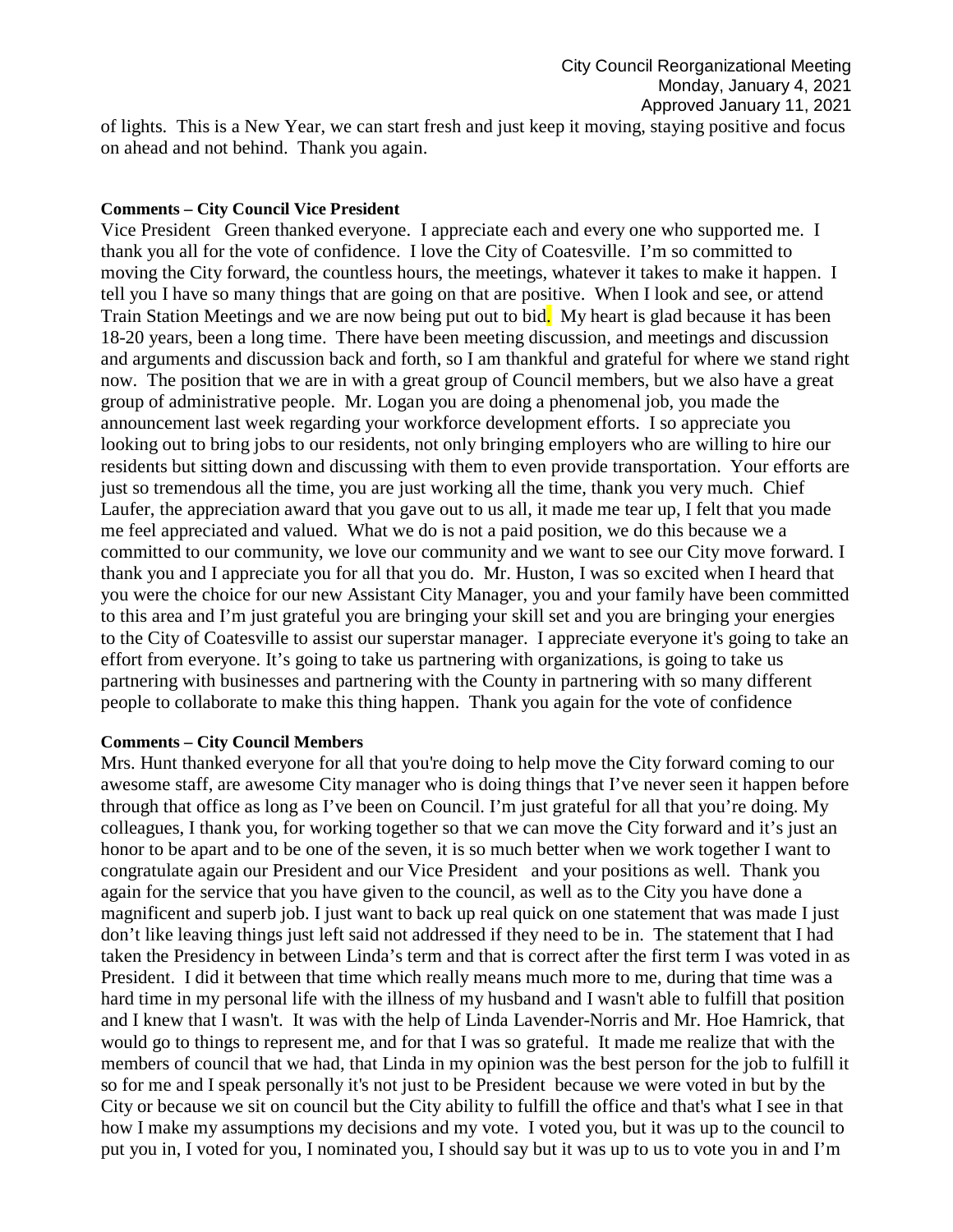so grateful for all the colleagues that could see what I see union I just look forward to great things coming continuously coming from the both of you so I'm look forwarding to 2021 working with you in just putting the program of the City forward in first again thank you everyone please have a good night and a blessed year

Ms. Al Amin thanked Mr. Logan for all that he's done for the City, since you have become the City manager you have done a phenomenal job and I want to thank you for that. Mr. Houston I'd like you thank you. I look forward to working with you in continuing to move the City forward. So, welcome, welcome, welcome, to your new position. Chief Laufer, I would like to thank you for the distinguish honor that you bestowed upon all of council that was so nice of you to recognize all of us for making a difference. You do your part in making it difference and I just look forward to continuing to move the City forward. Thank you

Council Person Graves thanked everyone for browsing this meeting and giving the opportunity to reorganize council as Council sees fit. I would just like to thank all of the administration and of course James Logan and welcome our Assistant City Manager Mr. Chip Houston. I would like to say to everyone that may be watching on youtube and of course in the zoom meetings. Happy New Year. 2020 was a rough year for I think everyone for whole bunch of reasons. I look forward to continuing in 2021 to bring forward to bringing advocacy around the needs of every day people. I think if last year showed is nothing is at the systems that are so heavily relying on or not as strong as they may seem. I'm just hoping to continue as a council person to agitate and advocate for all the things that we need. I am so grateful to be here with you to continue to making our City a City that our wonderful residents deserve. Thank you so much

Mr. Folks stated you don't take a car to a garage when it's running well. I want to thank Jackie Al Amin for nominating me for President. I declined because we're moving, we're going straight, this Council right now is really coming together so why disrupt something when you know you're not going to make it different my times coming everybody else is coming yet but that right now this City needs what we have in place. Once again, Jackie, thank you but Mrs. Lavender-Norris, you're doing a heck of a job, and Carmen thank you. Covid stuff has me locked up, locked down but I'm going to get back out to the community to the stores, to the new homeowners, to the new entrepreneurs, and start posting for them. That's what I want to do. I called the Chief up and cried too but if you didn't that means you aren't got no feelings. Mr. Chip, I worked with you before on the houses, we got some work to do you know that, I know we're going up on the hill, workout straighten that out and that's what we got to do. We all got to come together, because we're all good at something. Right now, my focus is on the residents of Coatesville so that's where I want to be and that's where I'm going to be until I say so. Chief you the best, Mr. Logan you know I got your back even when your backs not there, you're a good guy. Tony, man thank you for supplying us with the legal for the City. I mean you're right there, we ask you for something, you do it like that you don't hesitate, so I'm proud of you too and to the rest of you guys you can have a beer on me and goodnight.

Mr. Simpson congratulated Madam President and Madam Vice President, we got a new year ahead of us and I'd also like to welcome to the City, the Assistant City Manager Mr. Houston. My name is Ed Simpson, don't know if we've ever met before probably not, but no problem no time. I was just the same way as Vice President Green when your name was presented to us we were like okay, let's get it, and let's do it. Welcome to the City and hopefully we can move this town a little you know inch by inch. You have to do it one brick at a time. We are looking forward to it. Mr. Logan, thank you for your year, thank you for everything that you've done, thank you for the budget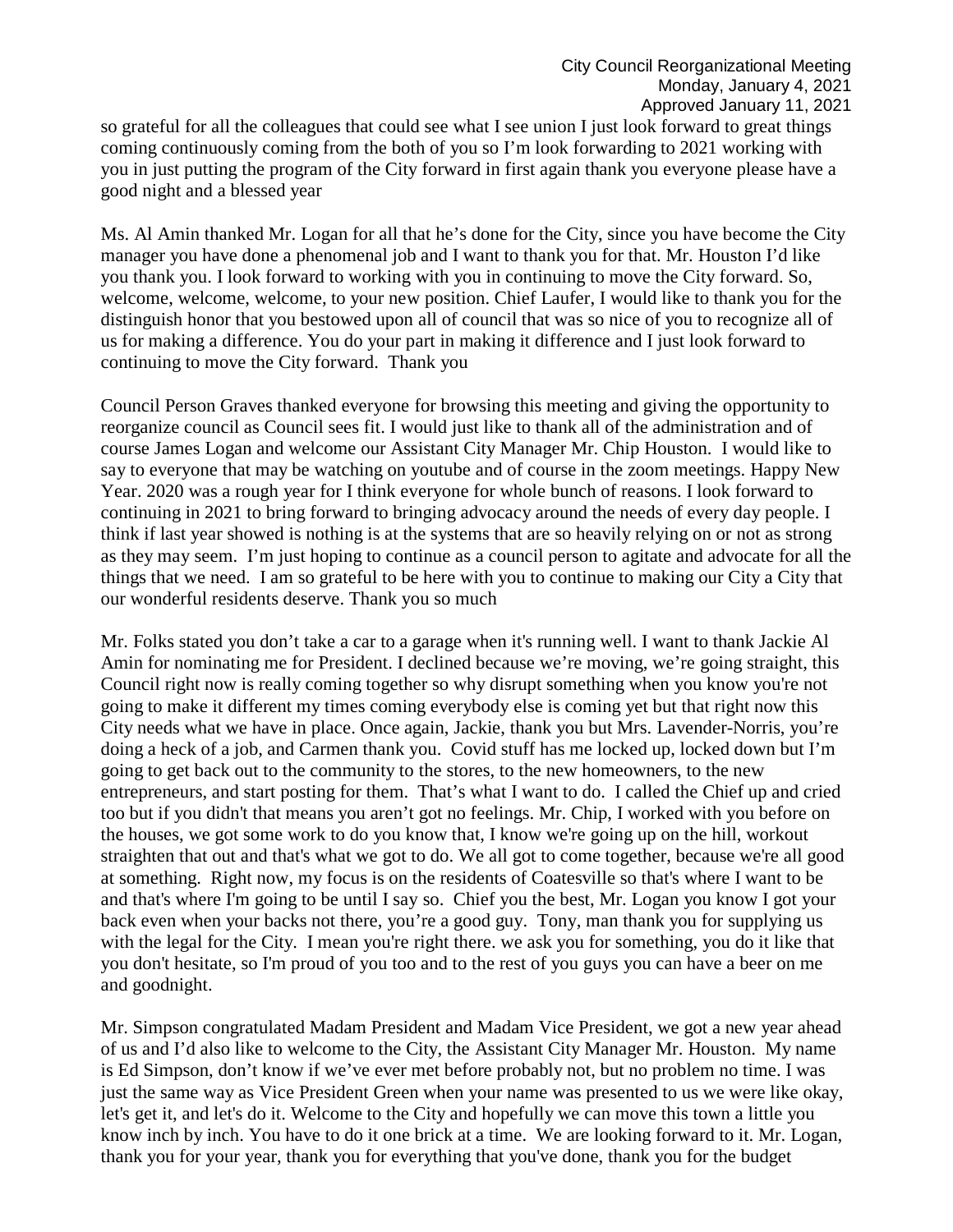process which was one of the least painful in my 18 years. This year is 18 years on Council. I appreciate everything that you've done. Mr. Verwey, I appreciate everything you've done. All the council members I appreciate all the things that we've done. Although, we don't always agree on everything, one thing we can agree on is that we can agree to disagree. In this business if you hold grudges you take things personal you're not going to last very long. Chief Laufer, thank you very much for the job that you do. You know the job that your men are out there doing. We appreciate it. Chief Alderman, thank you for your service to the City and your men doing what they do as first responders you know we all sometimes we all take for granted the work that you know everybody does and we think of there not doing their job but they're doing this there not doing that but deep down I mean there all there are trying in there all making an effort in that you know that's all we could know in today's times that all we can ask for now if we can get everybody to just put their hands out there and hold hands and sing Kumbaya. It's golden, we have to get going on but we got it Happy new year and thank you to everyone

Mr. Logan stated, again thank all of you and everyone here for all your support, all the well wishes and thank you. It is been a tremendous year, 2020, with everything happening. A lot of transitions as well with the City. Mr. Verwey, thank you for all of your help. I think Anthony and I actually started the same time almost so I predate you and you know your mentoring in even my 20 or 30 calls today I appreciate that you have taken at least half of them. Chief Laufer. Your guys have been a tremendous support, thank you again for everything that you do on a day to day, some of the things that people don't see behind the scenes that all you do along with the people that you manage. I see if you on the on the line tonight. We all support and the service the Fire Department provides the City of Coatesville. We just hope in 2021, all of our departments will come together. You know, one of the things that I like to say is that we pride ourselves on a bottom up approach meaning council members in staff are at the bottom and we continue to push our efforts upward and our residents are at the top where they should be. In 2021, were going to have a lot of exciting things happening in I'm just excited that I'll be working with this Council to make it happen and that's all I have to say

President Lavender-Norris thanked both our Chiefs, the City solicitor, you have been amazing. Tony, thank you because you keep this on track, you did tell us what we wanted to hear or things we don't want to hear, you keep things on track and I appreciate that. Sometimes we think things should be done one way because that's the way that they were done, that's the way it should be done, thank you for correcting us and putting us on the right path. Thank you for this, we appreciate it. Thank you, Mr. Houston, welcome again and the sure is work ahead of us. I know all of our residents, thank you for watching, thank you for tuning in and hanging out with us and our next meeting is the 11<sup>th</sup>. Please tune in then and everyone have a Happy New Year God bless you, Stay safe, wear your mask, social distance as much as possible because still seriously infection so be careful be safe and wear your mask. Thank you and God Bless.

#### **Adjournment**

Mr. Folks made a motion to adjourn the meeting Vice President Green seconded the motion. motion passed 7-0.

This meeting was conducted remotely and live-streamed over the internet on YouTube at the following link:<https://www.youtube.com/channel/UC1u3VUlQr4r0xII0xv1HmvA> and Zoom Meeting <https://us02web.zoom.us/j/82338837567?pwd=RlVMSGJLQVVPTWpQREY3V1pBcmEvZz09> Meeting ID: 823 3883 7567 Passcode: 909100 or call 301-715-8592. The general public may offer comment, during the meeting